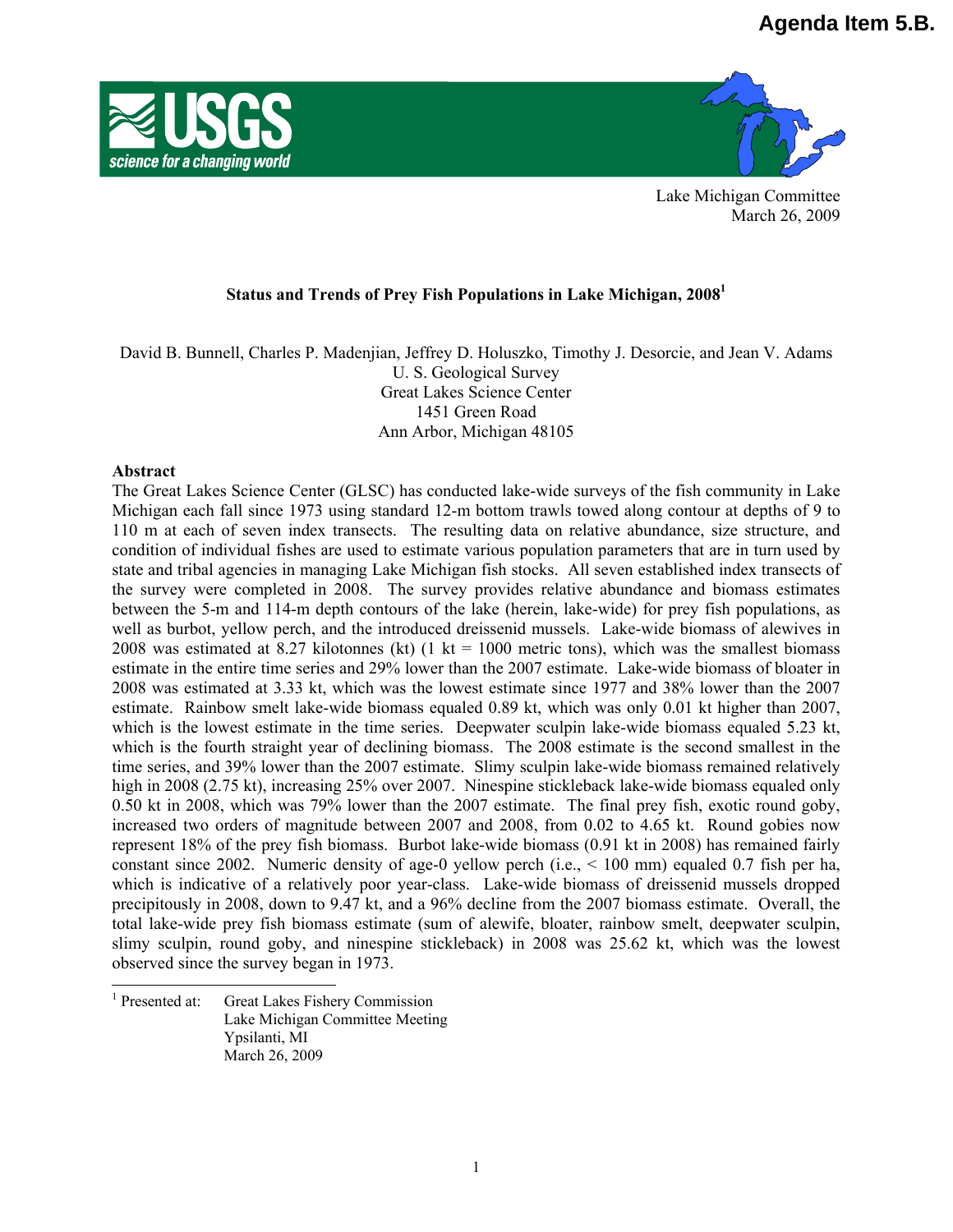The Great Lakes Science Center (GLSC) has conducted daytime bottom trawl surveys in Lake Michigan during the fall annually since 1973. From these surveys, the relative abundance of the prey fish populations are measured, and estimates of lake-wide biomass available to the bottom trawls (for the region of the main basin between the 5-m and 114-m depth contours) can be generated (Hatch et al. 1981; Brown and Stedman 1995). Such estimates are critical to fisheries managers making decisions on stocking and harvest rates of salmonines and allowable harvests of fish by commercial fishing operations.

The basic unit of sampling in our surveys is a 10 minute tow using a bottom trawl (12-m headrope) dragged on contour at 9-m (5 fathom) depth increments. At most survey locations, towing depths range from 9 or 18 m to 110 m. Age determinations are performed on alewives (*Alosa pseudoharengus*, using otoliths) and bloaters (*Coregonus hoyi*, using scales) from our bottom trawl catches (Madenjian et al. 2003; Bunnell et al. 2006a). Although our surveys have included as many as nine index transects in any given year, we have consistently conducted the surveys at seven transects. These transects are situated off Manistique, Frankfort, Ludington, and Saugatuck, Michigan; Waukegan, Illinois; and Port Washington and Sturgeon Bay, Wisconsin (Figure 1). All seven transects were completed in 2008.

Lake-wide estimates of fish biomass require (1) accurate measures of the surface areas that represent the depths sampled and (2) reliable measures of bottom area swept by the trawl. A complete Geographical Information System (GIS) based on depth soundings at 2-km intervals in Lake Michigan was developed as part of the acoustics study performed by Argyle et al. (1998). This GIS database was used to estimate the surface area for each individual depth zone surveyed by the bottom trawls. Trawl mensuration gear that monitored net configuration during deployment revealed that fishing depth (D, in meters) influenced the bottom area swept by the trawl. Since 1998, we have corrected the width (W, in meters) of the area sampled according to W  $= 9.693 - (43.93/D)$ , as well as the actual time (AT, in minutes) spent on the bottom according to  $AT =$  tow time  $-3.875 + D^{0.412}$  (Fleischer et al. 1999). These relationships, along with boat speed, were used to estimate bottom area swept.

To facilitate comparisons of our estimates of fish abundance with abundance estimates in other lakes and with hydroacoustic estimates of abundance, we report both numeric (fish per hectare [ha]) and biomass (kg per ha) density. A weighted mean density over the entire range of depths sampled (within the 5-m to 114-m depth contours) was estimated by first calculating mean density for each depth zone, and then weighting mean density for each depth zone by the proportion of lake surface area assigned to that depth zone. Standard error (SE) of mean density was estimated by weighting the variances of fish density in each of the depth zones by the appropriate weight (squared proportion of surface area in the depth zone), averaging the weighted variances over all depth zones, and taking the square root of the result. Relative standard error (RSE) was calculated by dividing SE by mean fish density and multiplying this ratio by 100 to yield a percentage. SE and RSE for the estimate of lakewide biomass were calculated in a manner analogous to that for calculating SE and RSE for the estimate of mean numeric or biomass density. For this report, we provide plots of prey fish RSE for numeric density only, as RSE for biomass density exhibited a similar trend.



Figure 1. Established sampling locations for GLSC bottom trawls in Lake Michigan.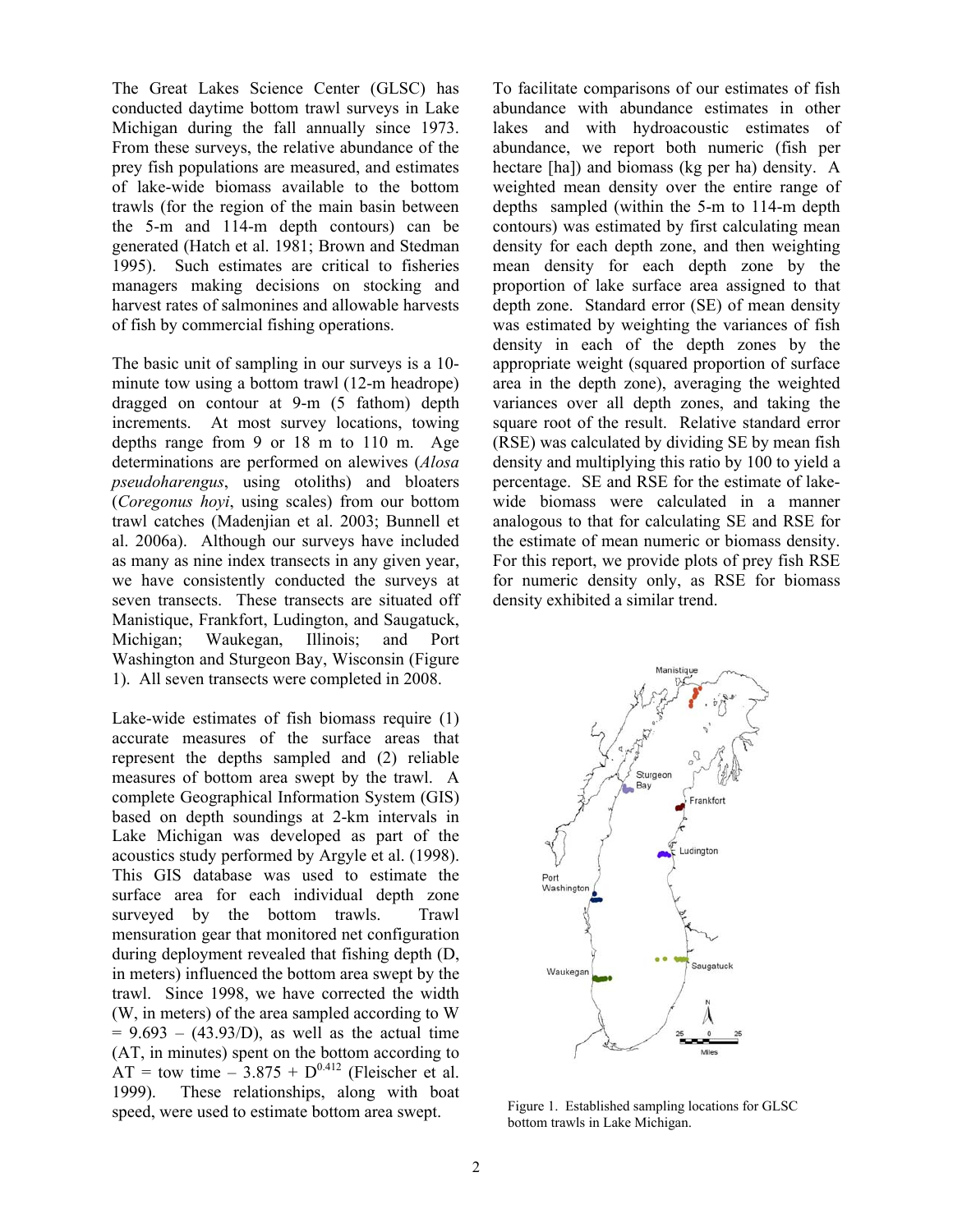By convention, we classify "adult" prey fish as age 1 or older, based on length-frequency: alewives  $\geq 100$  mm total length (TL), rainbow smelt (*Osmerus mordax*)  $\geq$  90 mm TL, bloaters  $\geq$ 120 mm TL, and yellow perch (*Perca flavescens*)  $\geq$  100 mm TL. We assume all fish smaller than the above length cut-offs are age-0. Catches of age-0 alewife, bloater, and rainbow smelt are not necessarily reliable indicators of future year-class strengths for these populations, because their small size and position in the water column make them less vulnerable to bottom trawls. Nevertheless, during the bloater recovery in Lake Michigan that began in the late 1970s, our survey contained unusually high numbers of age-0 bloaters, indicating some correspondence between bottom trawl catches and age-0 abundance in the lake. Catch of age-0 yellow perch is likely a good indicator of year-class strength, given that large catches in the bottom trawl during the 1980s corresponded to the strong yellow perch fishery.

Alewife – Since its establishment in the 1950s, the alewife has become a key member of the fish community. As a larval predator, adult alewife can depress recruitment of native fishes, including burbot (*Lota lota*), deepwater sculpin (*Myoxocephalus thompsonii*), emerald shiner (*Notropis atherinioides*), lake trout (*Salvelinus namaycush*), and yellow perch (Smith 1970; Wells and McLain 1973; Madenjian et al. 2005b, 2008; Bunnell et al. 2006b). Additionally, alewife has remained the most important constituent of salmonine diet in Lake Michigan for the last 35 years (Jude et al. 1987; Stewart and Ibarra 1991; Warner et al. 2008). Most of the alewives consumed by salmonines in Lake Michigan are eaten by Chinook salmon (*Oncorhynchus tshawytscha*, Madenjian et al. 2002). A commercial harvest was established in Wisconsin waters of Lake Michigan in the 1960s to make use of the then extremely abundant alewife that had become a nuisance and health hazard along the lakeshore. In 1986, a quota was implemented, and as a result of these rule changes and seasonal and area restrictions, the estimated annual alewife harvest declined from about 7,600 metric tons in 1985 to an incidental harvest of only 12 metric tons after 1990 (Mike Toneys, Wisconsin Department of Natural Resources, Sturgeon Bay, personnel communication). There is presently no

commercial fishery for alewives in Lake Michigan.



Figure 2. Density of adult alewives as number (a) and biomass (b) per ha in Lake Michigan, 1973- 2008.

Adult alewife biomass density in 2008 (2.3 kg per ha) was the lowest observed in our 36-year time series (Figure 2b). This low biomass follows four years of similarly low levels (2004-2007 average = 3.4 kg per ha). Conversely, adult alewife biomass density averaged 14.8 kg per ha in 2002 and 2003. The trend for numeric density also depicts adult alewife to be at relatively low levels. In 2002 and 2003, numeric density exceeded 400 fish per ha, but has since consistently remained under 150 fish per ha (Figure 2a). Our estimate of 95 adult alewife per ha in 2008 was the fourth lowest ever observed: only in 1984, 1994, and 2006 were numeric densities lower. Given that predation by salmon and trout appears to be the most important factor regulating alewife abundance in Lake Michigan (Madenjian et al. 2002, 2005a), an increase in Chinook salmon abundance may have been the most likely cause for the pronounced decrease in adult alewife numeric density since 2002 and 2003.

During 1973-2007, RSE for adult alewife numeric density averaged 23% (Figure 3a). RSE has generally increased during 1999-2008 (mean=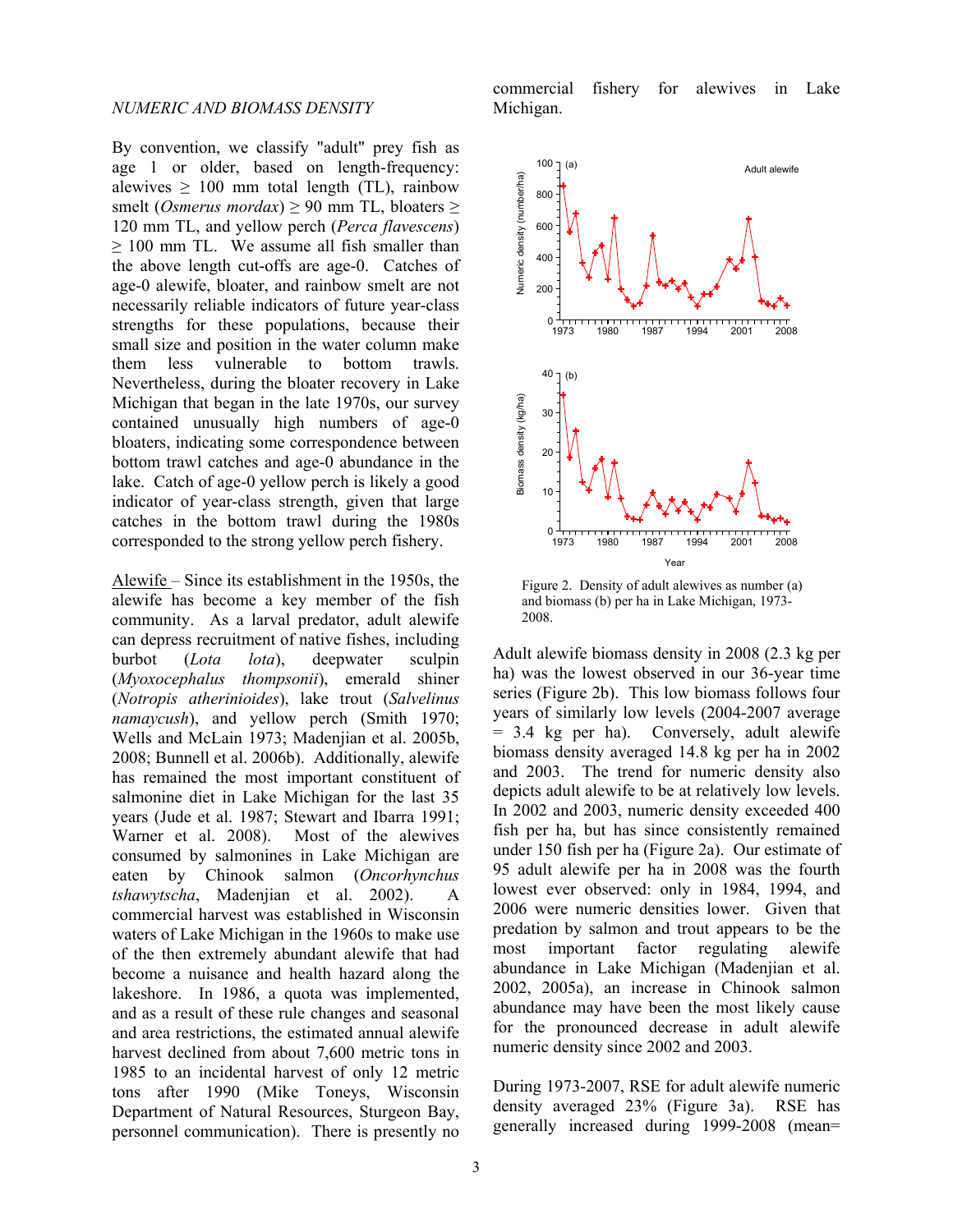35%) relative to earlier years (mean=18%) which suggests that adult alewives are more patchily distributed in recent years than in earlier ones.



Figure 3. RSE for numeric density of Lake Michigan prey fishes, 1973-2008. Panel (a) provides estimates for adult alewife, adult rainbow smelt, and adult bloater. Panel (b) provides estimates for deepwater sculpin, slimy sculpin, and ninespine stickleback.



Figure 4. Age-length distribution of alewives caught in bottom trawls in Lake Michigan, 2008.

The alewife catch was dominated by age-3 and younger fish in 2008 (Figure 4). Age-3 (2005 year-class) fish dominated the catch with 42%, followed by age-1 fish, with 26%. In 2008, age-4 and older fish represented only 4% of the population. The alewife population has not been this young since 2001, when age-4 and older also was 4% of the population. Between 2002 and 2007, the percentage of age-4 and older fish was considerably higher, ranging 17-90% (mean = 48%). Hence, either excessive predation or relatively poor recruitment in recent years explains the current low percentage of older individuals in the alewife population.

Our results are different from the acoustic survey, which more accurately estimates densities of age-2 and younger alewives. Warner et al. (2009) reported alewife biomass to increase 120% relative to 2007, whereas we reported a 29% reduction. The increase in the acoustic survey was largely attributed to higher than expected densities of age-1 fish, which are not fully recruited to the bottom trawl (Madenjian et al. 2005a). Overall, however, alewife biomass was still 18% lower in 2008 than the long-term average for the acoustic survey (which includes years 1992-1996, 2001-2008).

Bloater - Bloaters are eaten by salmonines in Lake Michigan, but are far less prevalent in salmonine diets than alewives (Warner et al. 2008). Over 30% of the diet of large ( $\geq 600$  mm) lake trout at Saugatuck and on Sheboygan Reef was composed of adult bloaters during 1994-1995, although adult bloaters were a minor component of lake trout diet at Sturgeon Bay (Madenjian et al. 1998). When available, juvenile bloaters have been a substantial component of salmon and nearshore lake trout diets, particularly for intermediate-sized fish (Elliott 1993; Rybicki and Clapp 1996). The bloater population in Lake Michigan also supports a valuable commercial fishery.

Biomass density of adult bloater continued to decline in 2008, as we estimated only 0.7 kg per ha, which was a 57% decline from 2007, and the lowest level observed since 1977 (Figure 5a). Similarly, the 2008 adult bloater numeric density was 28 fish per ha, a 25% decline from 2007. RSE for adult bloater numeric density has averaged 21% from 1973-2007, but RSE for 2007 was 42% following a general trend of increasing RSE since 1999 (Figure 3a).

Overall, adult bloater numeric and biomass densities have been declining since 1989 (Figure 5a). These declines are attributable to relatively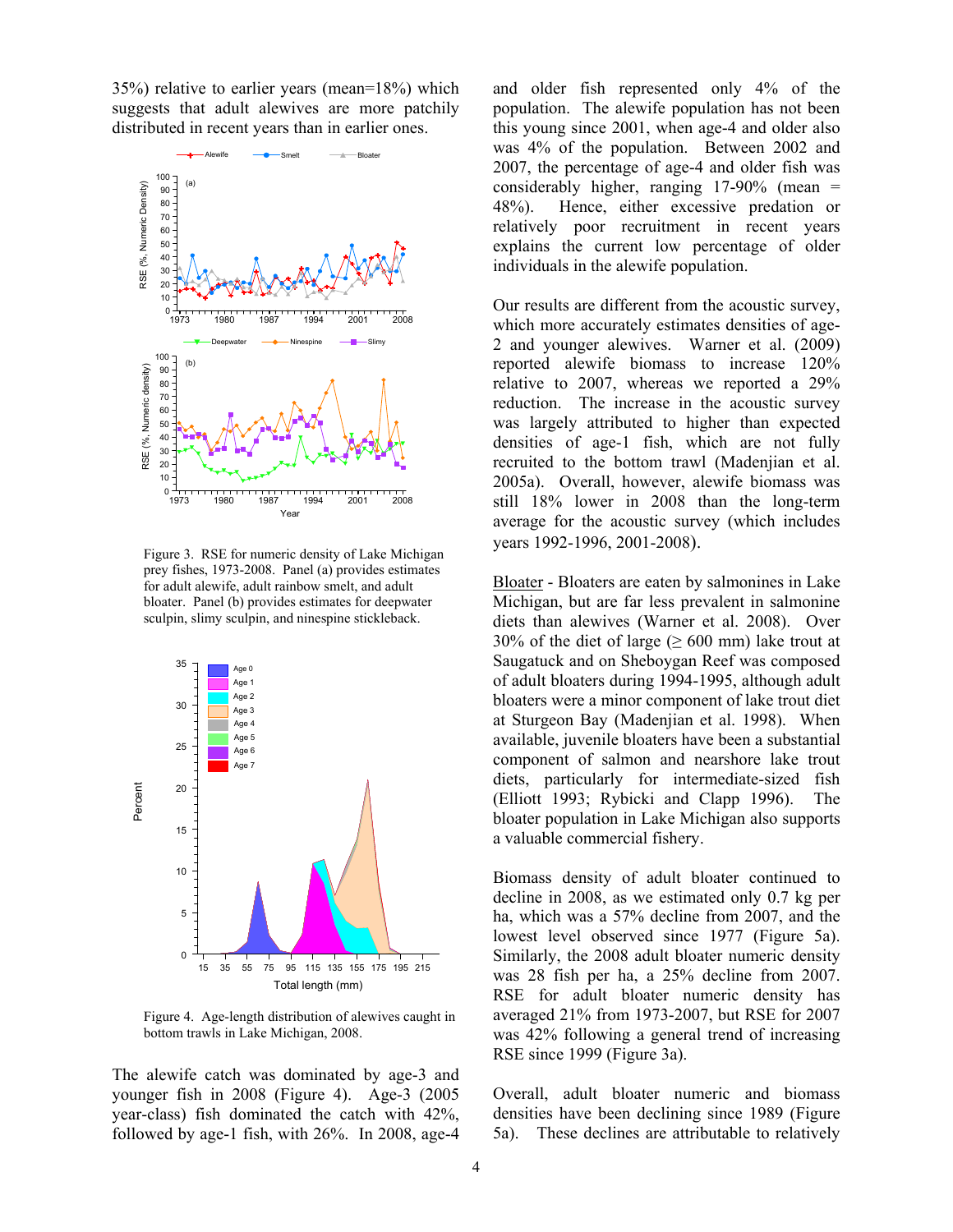poor recruitment since 1992 (Madenjian et al. 2002, Bunnell et al. 2006a, Bunnell et al. 2009a). Recent work investigated whether a reduction in size-specific fecundity (owing to lower observed condition with the decline of *Diporeia* spp.) could be responsible for poor recruitment (Bunnell et al. 2009a). Although fecundity in 2006 was 24% lower than in the late 1960s (when adult condition was 69% higher), this reduction does not explain why bloater recruitment has been so consistently low.

Madenjian et al. (2002) proposed that the Lake Michigan bloater population may be cycling in abundance, with a period of about 30 years (i.e.,  $\sim$ 15 years of increasing densities followed by  $\sim$ 15 years of declining densities). Densities have been declining for the past 19 years, but there are signs of modest increases in recruitment in recent years. Numeric density of age-0 bloaters (< 120 mm TL) was 35 fish per ha in 2008 (Figure 5b), which was similar to the 42 fish per ha observed in 2005. Although these densities pale in comparison to those observed between 1980 and 1990 (mean = 508 fish per ha), they are an order of magnitude greater than all of the other densities since 1992 (mean = 3 fish per ha). Future surveys will reveal whether these two years of relatively strong recruitment are indicators of a bloater recovery.

Similar to alewife, bloater age distribution is extremely young, with 79% of the population age 1 or younger. The percentage of age-4 and older bloater was only 4% in 2008. This percentage is not surprising, given the consistently low recruitment over the past 19 years. Presently, both the bloater and alewife populations are comprised of very young individuals.

The acoustic survey revealed bloater biomass to modestly increase between 2007 and 2008, although current biomass remains  $\sim$ 2% of the bloater biomass attained during the 1990s (Warner et al. 2009). The difference between the decline reported by the bottom trawl survey and stability reported by the acoustic survey is likely explained by the relative youth of the bloater population, as described above. As for alewife, bloater do not fully recruit to the bottom trawl until age 3 (Bunnell et al. 2006).



Figure 5. Panel (a) depicts numeric and biomass density of adult bloater in Lake Michigan, 1973-2008. Panel (b) depicts numeric density of age-0 bloater in Lake Michigan, 1973-2008.

Rainbow smelt − Adult rainbow smelt is an important diet constituent for intermediate-sized (400 to 600 mm) lake trout in the nearshore waters of Lake Michigan (Stewart et al. 1983; Madenjian et al. 1998). Overall, however, rainbow smelt are not eaten by Lake Michigan salmonines to the same extent as alewives. The rainbow smelt population supports commercial fisheries in Wisconsin and Michigan waters (Belonger et al. 1998; P. Schneeberger, Michigan Department of Natural Resources, Marquette, MI, personal communication).

In 2008, adult rainbow smelt biomass density was at a record low level of 0.09 kg per ha (Figure 6a), a 62% decline from 2007, which was the previous record low. Adult rainbow smelt numeric density in 2008 was 10 fish per ha, another record low for the time series. Across the time series, adult rainbow smelt numeric density was highest from 1981 to 1993, and has remained at a relatively low density from 1994 to present. Causes for the decline remain unclear. Consumption of rainbow smelt by salmonines was higher in the mid 1980s than during the 1990s (Madenjian et al. 2002), yet adult and age-0 (< 90 mm TL) rainbow smelt abundance remained high during the 1980s (Figure 6b). Age-0 rainbow smelt has been highly variable since 2002. Age-0 numeric density in 2008 was 383 fish per ha, which was considerably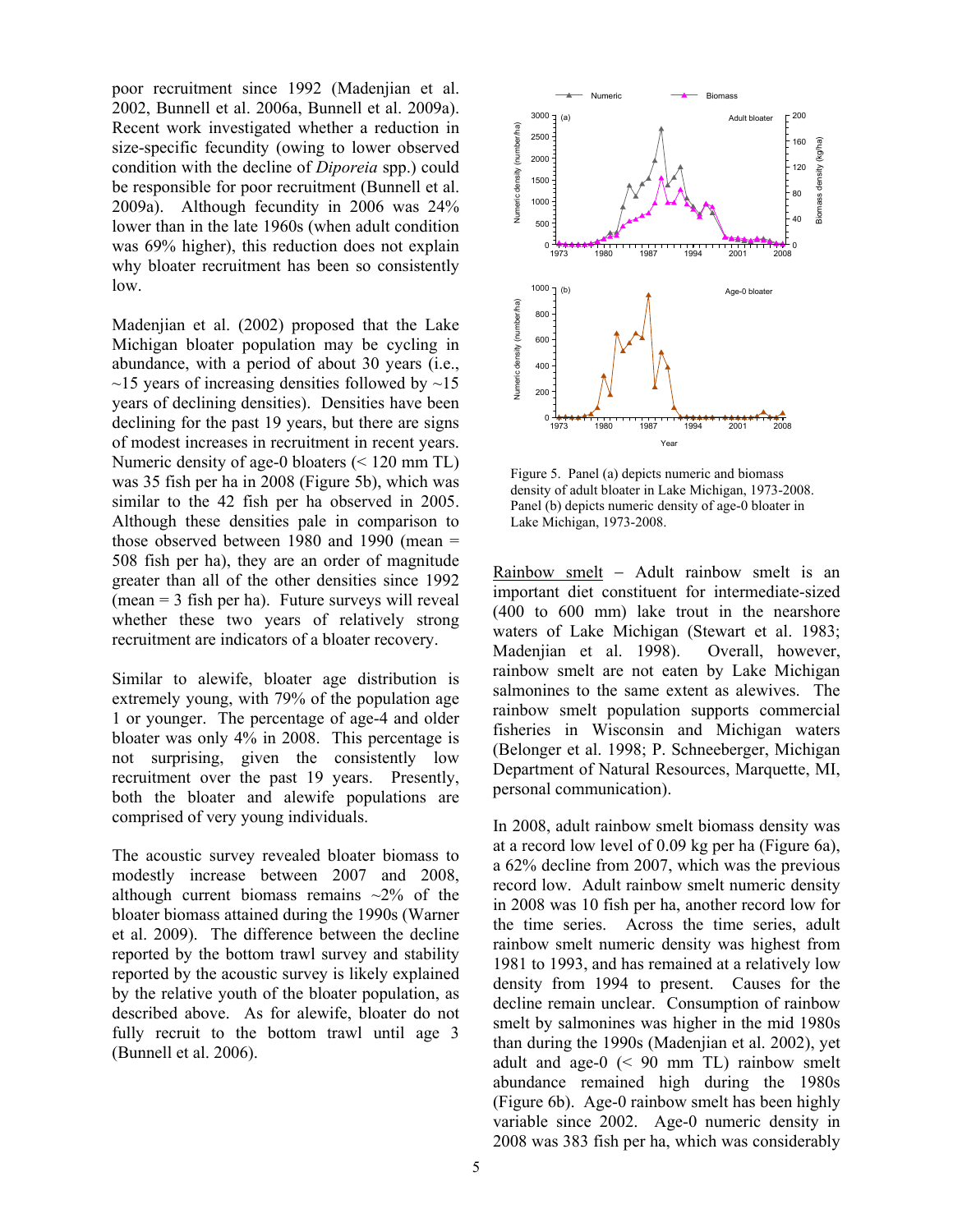above the average density for the entire time series (219 fish per ha). RSE for adult rainbow smelt numeric density averaged 27% from 1973- 2008, and RSE for 2008 was 35% (Figure 3a).



density of adult rainbow smelt in Lake Michigan, 1973- 2008. Panel (b) depicts numeric density of age-0 rainbow smelt in Lake Michigan, 1973-2008.

Trends estimates for rainbow smelt biomass in the acoustic and bottom trawl surveys are somewhat similar since 2002. The bottom trawl survey has documented generally declining biomass estimates since 2002, except for 2004-2006 when smelt biomass increased to a high level in 2005 but then fell back to low levels after 2006. Similarly, biomass of rainbow smelt in the acoustic survey increased considerably in 2005 and 2006 before falling to lower levels in 2007 and 2008 (Warner et al. 2009). The acoustic survey revealed rainbow smelt biomass in 2008 to be only 10% of the average biomass attained during the 1990s.

Sculpins – From a biomass perspective, the cottid populations in Lake Michigan proper are dominated by deepwater sculpins, and to a lesser degree, slimy sculpins (*Cottus cognatus*). Spoonhead sculpins (*Cottus ricei*), once fairly common, suffered declines to become rare to absent by the mid 1970s (Eck and Wells 1987). Spoonhead sculpins are still encountered in Lake

Michigan, but in small numbers (Potter and Fleischer 1992).



Figure 7. Numeric and biomass density for deepwater Figure 6. Panel (a) depicts numeric and biomass (a) and slimy sculpin (b) in Lake Michigan, 1973-2008.

Slimy sculpin is a favored prey of juvenile lake trout in nearshore regions of the lake (Stewart et al. 1983; Madenjian et al. 1998), but are only a minor part of adult lake trout diets. Deepwater sculpin is an important diet constituent for burbot in Lake Michigan, especially in deeper waters (Van Oosten and Deason 1938; Brown and Stedman 1995; Fratt et al. 1997).

Numeric density of deepwater sculpins in Lake Michigan was 138 fish per ha in 2008, which surpassed only the density observed in 1973 (Figure 7a). Similarly, biomass density of deepwater sculpins in Lake Michigan was only 1.5 kg per ha, second lowest in the time series. Deepwater sculpins have been declining since 2005, following a 15-year period (1990-2005) of no discernable increase or decline. Madenjian and Bunnell (2008) demonstrated that deepwater sculpins have been captured at increasingly greater depths since the 1980s. Therefore, one potential explanation for the recent declines in deepwater sculpin densities is that an increasing proportion of the population is occupying depths deeper than our survey samples (i.e., 110 m). Previous analysis of the time series indicated deepwater sculpin density is negatively influenced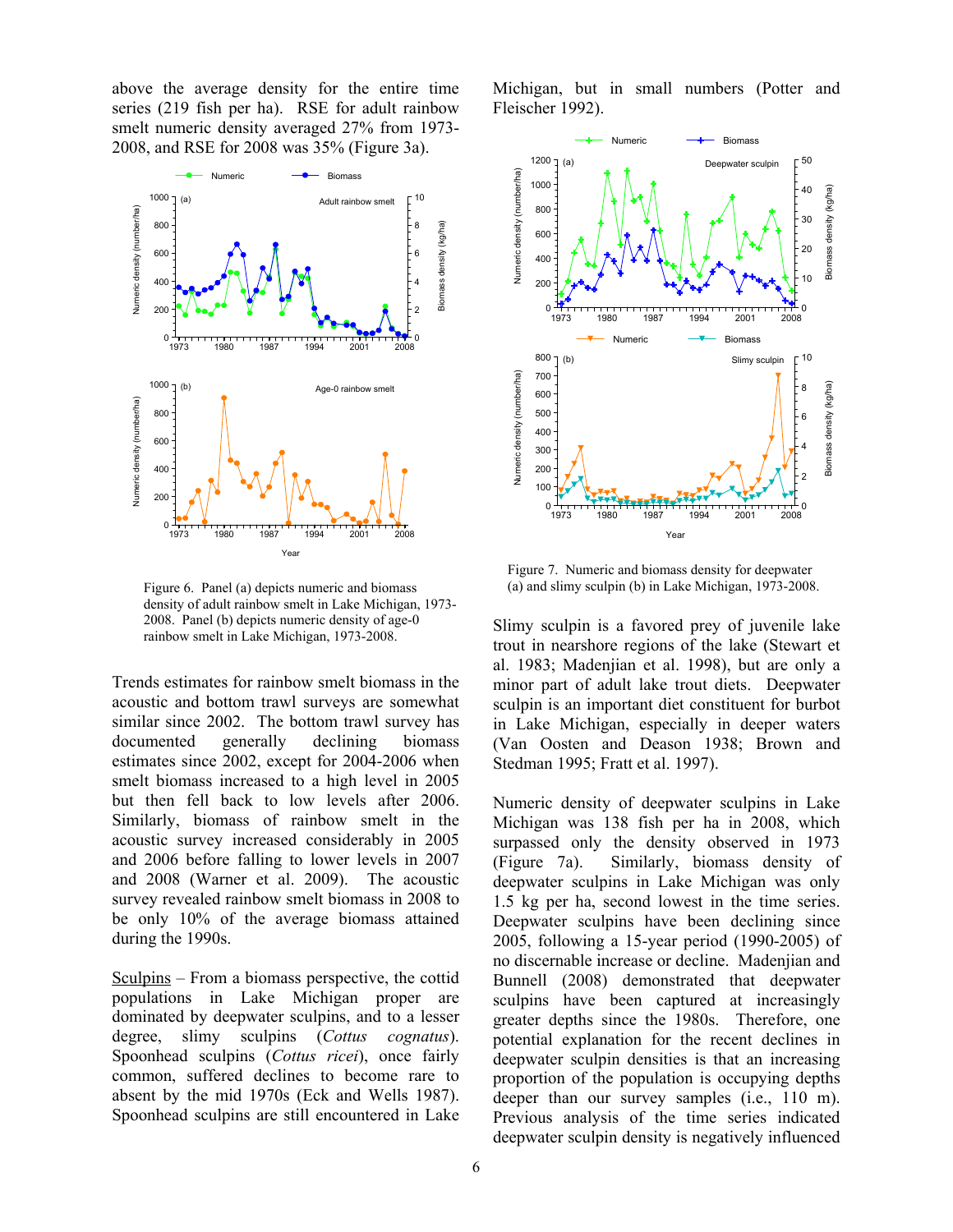by alewife (predation on sculpin larvae) and burbot (predation on juvenile and adult sculpin, Madenjian et al. 2005b). Neither alewife nor burbot have increased in recent years to explain this decline in deepwater sculpins. RSE for deepwater sculpin numeric density was 24% in 2008, close to the average of 23% for the entire time series (Figure 3b).

Numeric density of slimy sculpins in Lake Michigan in 2008 was 291 fish per ha, which is a 43% increase over 2007 (Figure 7b). Biomass density was 0.78 kg per ha, a 25% increase over 2007. RSE for slimy sculpin numeric density was 17% in 2008, which was lower than its average RSE of 38% from 1973-2008 (Figure 3b). Overall, slimy sculpin numeric density has generally increased since around 1990, with considerable interannual variation. This increase was likely attributable to greater emphasis on stocking lake trout on offshore reefs beginning in 1986 (Madenjian et al. 2002). *Diporeia* has dominated the diet of slimy sculpins in Lake Michigan since the 1970s (Madenjian et al. 2002), and *Diporeia* abundance in Lake Michigan has declined during the 1990s and 2000s (Nalepa et al. 2006). The effect of the decrease in *Diporeia* abundance on the slimy sculpin population remains to be determined.

Ninespine stickleback – Two stickleback species occur in Lake Michigan. Ninespine stickleback (*Pungitius pungitius*) is native, whereas threespine stickleback (*Gasterosteus aculeatus*) is non-native and was first collected in the GLSC bottom trawl survey during 1984 (Stedman and Bowen 1985). Ninespine stickleback is generally captured in greater densities than the threespine, especially in recent years. Relative to other prey fishes, ninespine sticklebacks are of minor importance to lake trout and other salmonines. In northern Lake Michigan, for example, sticklebacks occur infrequently in the diet of lake trout (Elliott et al. 1996). Numeric density of ninespine stickleback remained fairly low from 1973-1995 (Figure 8a). Densities increased dramatically in 1996-1997, and have since been highly variable. Numeric density of ninespine stickleback was only 72 fish per ha in 2008, which is the third consecutive year of declining densities. Similarly, biomass density was only 0.14 g per ha in 2008. RSE for ninespine stickleback numeric density was 22% in 2008, which was considerably smaller than the long-term average RSE of 47% from 1973-2008

(Figure 3b). A recent analysis of ninespine stickleback densities in lakes Michigan and Superior reveal that the recent increase in Lake Michigan coincided with the expansion of dreissenid mussels in the lake, but mechanisms underlying the population increase of ninespine stickleback are unknown (Madenjian et al. in review).



Figure 8. Panel (a) depicts numeric and biomass density of ninespine sticklebacks in Lake Michigan, 1973-2008. Panel (b) depicts numeric density of round goby in Lake Michigan, 1973-2008.

Round goby − The round goby (*Neogobius melanostomus*) is an invader from the Black and Caspian seas. Round gobies have been observed in bays and harbors of Lake Michigan since 1993, and were captured by Michigan DNR personnel in the southern main basin of the lake as early as 1997 (Clapp et al. 2001). Round gobies were not captured in the GLSC bottom trawl survey until 2003, however. By 2002, round gobies had become an integral component of yellow perch diet at nearshore sites (i.e.,  $\leq$  15 m depth) in southern Lake Michigan (Truemper et al. 2006). Round gobies also had become an important constituent of the diet of burbot in the Northern Refuge of Lake Michigan by 2006 (G.R. Jacobs, unpublished data, USGS Great Lakes Science Center).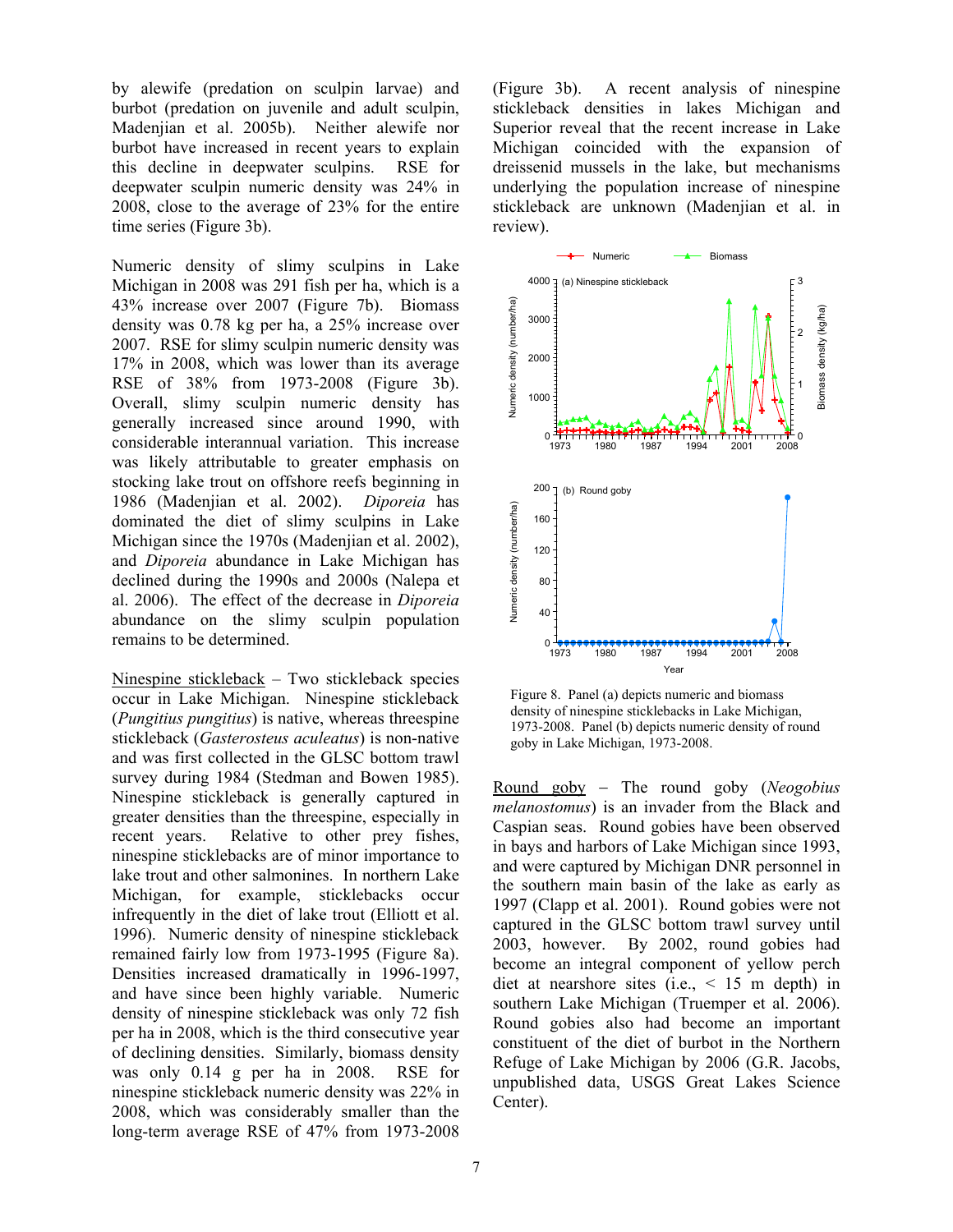According to our bottom trawl survey, round goby numeric density increased exponentially during 2003-2006, attaining a level of 27.7 fish per ha in 2006 (Figure 8b). In 2007, however, numeric density inexplicably dropped to 1.0 fish per ha. In 2008, numeric density surged to 187 fish per ha, a nearly 7-fold increase over the 2006 estimate. Round gobies have now been captured at all transects, at depths ranging 9 to 91 m, and will likely remain a large component of the prey fish community in Lake Michigan into the future.

Deepwater sculpin 5.23 kt Slimy sculpin 2.75 kt Bloater 3.33 kt Rainbow smelt 0.89 kt Ninespine stickleback 0.50 kt Alewife 8.27 kt Round goby 4.65 kt

Figure 9. Estimated lake-wide (i.e., 5-114 m depth region) biomass of prey fishes in Lake Michigan, 2008, based on the bottom trawl survey.

## *LAKE-WIDE BIOMASS*

We estimated a total lake-wide biomass of prey fish available to the bottom trawl in 2008 of 25.62 kilotonnes (kt) (1 kt = 1000 metric tons) (Figure 9, Appendix 1). Total prey fish biomass was the sum of the population biomass estimates for alewife, bloater, rainbow smelt, deepwater sculpin, slimy sculpin, ninespine stickleback, and, in this year, we added round goby. In previous years, round goby had never constituted more than 1% of the total prey fish biomass. In 2008, however, round goby was 18% of the total prey fish biomass (with an estimate of 4.65 kt) Percentages of total prey fish biomass (and biomass estimates) for the other species were: alewife 32% (8.27 kt), deepwater sculpins 20%  $(5.23 \text{ kt})$ , bloaters 13%  $(3.33 \text{ kt})$ , slimy sculpins 11% (2.75 kt), rainbow smelt 4% (0.89 kt) and ninespine stickleback 2% (0.50 kt).

8

Total prey fish biomass in Lake Michigan has trended downward since 1989 (Figure 10). Between 1989 and 2000, this decline was largely driven by the tremendous decrease in bloater biomass. In the past eight or so years, however, several species have contributed to declining prey fish biomass, including alewife, deepwater sculpin, and bloater. The total lake-wide biomass of prey fish available to the bottom trawl in 2008 was the lowest biomass recorded in our time series, and a 94% decline from the peak in 1989.



Figure 10. Estimated lake-wide (i.e., 5-114 m depth region) biomass of prey fishes in Lake Michigan, 1973-2008, based on the bottom trawl survey.

#### *OTHER SPECIES OF INTEREST*

Burbot – Burbot and lake trout represent the native top predators in Lake Michigan. The decline in burbot abundance in Lake Michigan during the 1950s has been attributed to sea lamprey predation (Wells and McLain 1973). Sea lamprey control was a necessary condition for recovery of the burbot population in Lake Michigan, however Eshenroder and Burnham-Curtis (1999) proposed that a reduction in alewife abundance was an additional prerequisite for burbot recovery.

Burbot collected in the bottom trawls are typically large individuals (>350 mm TL); juvenile burbot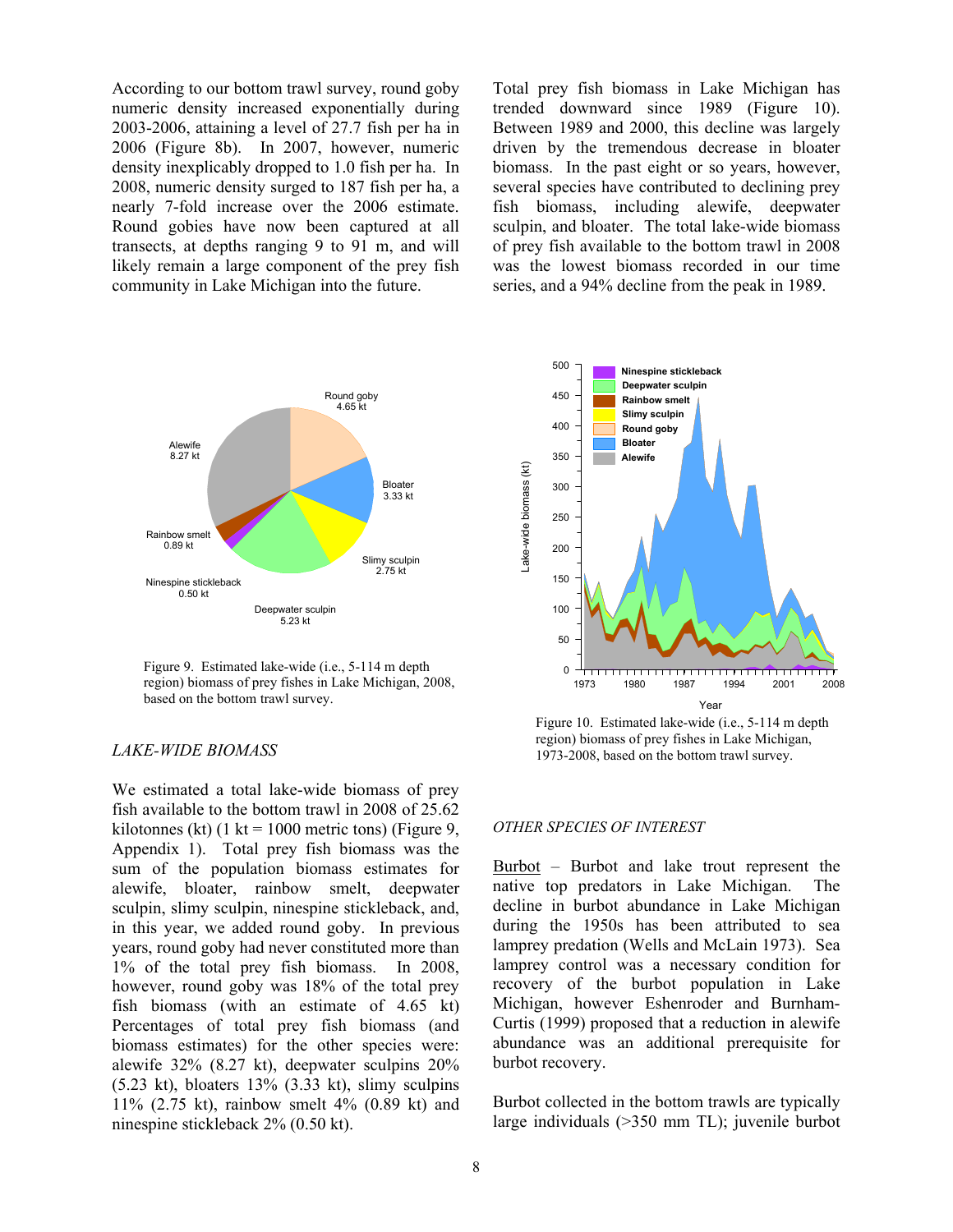apparently inhabit areas not covered by the bottom trawl survey.

After a period of low numeric density in the 1970s, burbot showed a strong recovery in the 1980s (Figure 11). Densities increased through 1997, and we interpret the decline between 1997 and 2002 as a leveling off in response to densitydependent forces. Since 2002, burbot numeric densities have been remarkably stable. In 2008, numeric density was 0.37 fish per ha.



Figure 11. Numeric density of burbot in Lake Michigan, 1973-2008.

Yellow perch − The yellow perch population in Lake Michigan has supported valuable recreational and commercial fisheries (Wells 1977). GLSC bottom trawl surveys provide an index of age-0 yellow perch numeric density, which serves as an indication of yellow perch recruitment success. The 2005 year-class of yellow perch was the largest ever recorded (Figure 12). This huge year-class was likely attributable to a sufficient abundance of female spawners and favorable weather. Numeric density of the 2008 year-class was 0.7 fish per ha, an indication of a poor year-class, and similar to the densities observed during most of the 1989-2002 period). Most researchers believe that the poor yellow perch recruitment over this period was a combination of several factors, including poor weather conditions, low abundance of female spawners, and possibly a low availability of zooplankton for yellow perch larvae (Makauskas and Clapp 2000).



Figure 12. Numeric density of age-0 yellow perch in Lake Michigan, 1973-2008.

Dreissenid mussels – The first zebra mussel (*Dreissena polymorpha*) noted in Lake Michigan was found in May 1988 (reported in March 1990) in Indiana Harbor at Gary, Indiana. By 1990, adult mussels had been found at multiple sites in the Chicago area, and by 1992 were reported to range along the eastern and western shoreline in the southern two-thirds of the lake, as well as in Green Bay and Grand Traverse Bay (Marsden 1992). In 1999, catches of dreissenid mussels in our bottom trawls became significant and we began recording weights from each tow. Lake Michigan dreissenid mussels include two species: the zebra mussel and the quagga mussel (*Dreissena bugensis*). The quagga mussel is a more recent invader to Lake Michigan than the zebra mussel (Nalepa et al. 2001). According to the GLSC bottom trawl survey, biomass density of dreissenid mussels was highest in 2007 (Figure 13a), which followed an exponential like increase between 2004 and 2006 (Bunnell et al. 2009b). Over this same period of dreissenid mussel increases, prey fish biomass was declining, which led to a dramatic increase in the percentage of dreissenids in the total bottom trawl catch (Figure 13b). Some authors have attributed the recent decline in prey fish to the expansion of dreissenids (Nalepa et al. 2008). In a recently published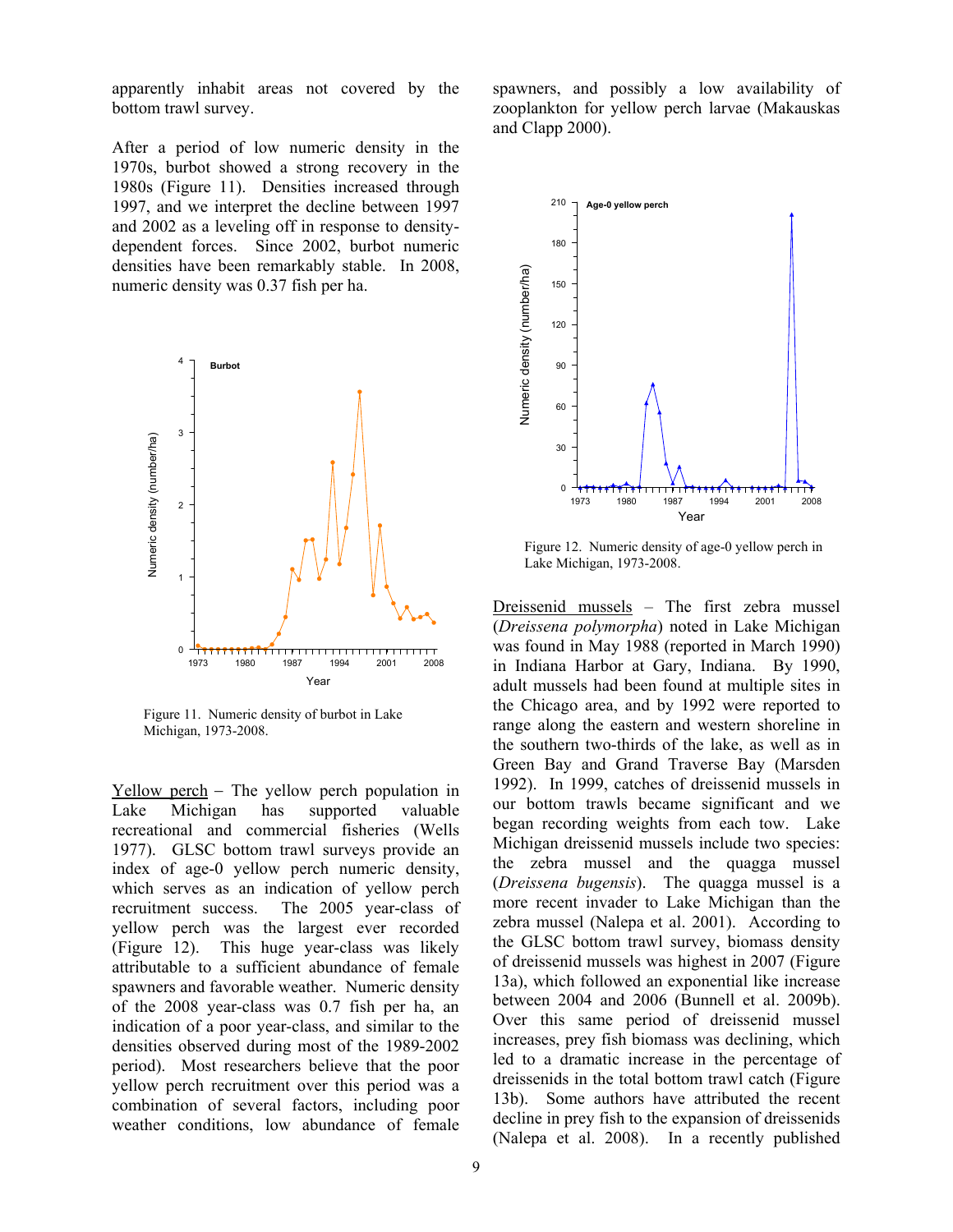paper, however, we argue that the decline in prey fish biomass is better explained by factors other than dreissenids, including poor fish recruitment (that preceded the mussel expansion), shifts in fish habitat, and higher fish predation by Chinook salmon (Bunnell et al. 2009b).



Figure 13. Panel (a) depicts biomass density of dreissenid mussels in the bottom trawl in Lake Michigan, 1999-2008. Panel (b) depicts biomass of dreissenids and total fish biomass estimated by the bottom trawl between 1999 and 2008.

The biomass density of dreissenid mussels in 2008 was only 2.69 kg per ha, which represents only 4% of the biomass density estimated in 2007 and the lowest estimate recorded since we began monitoring dreissenids in 1999. Similarly, dreissenid mussels represented 24% of the total bottom trawl catch, which was a dramatic decline from the 88% of the catch in 2007. We cannot explain this steep decline in dreissenid catch in 2008. Although we expected the quagga population in Lake Michigan to overshoot their carrying capacity in Lake Michigan, just as zebra mussels exceeded their carrying capacity in western Lake Erie during the early 1990s (J. Leach, Ontario Ministry of Natural Resources, Wheatley, ON, personal communication), this drop occurred more quickly than we would have predicted. In addition, monitoring of benthic macroinvertebrates by Tom Nalepa at NOAA-GLERL has indicated no steep drop in offshore quagga mussels in their preliminary 2008 data processing. One possible explanation for our steep decline is that repeated bottom trawl sampling over the same sites disrupts the population growth and colonization of dreissenids in the immediate area. After all, we have never sampled large dreissenid hauls (i.e.,  $>$  50 g/m<sup>2</sup>) at the same site in more than one year, which suggests that the high mussel densities are either patchily distributed or the population does not recover quickly from our sampling.

# *CONCLUSIONS*

Since the Lake Michigan bottom trawl survey began in 1973, prey fish biomass has never been lower. Several species are at either record or near-record lows, including alewife, bloater, rainbow smelt, deepwater sculpins, and ninespine sticklebacks. Slimy sculpin is the only native species whose biomass is above the long-term average. The invasive round goby also dramatically increased in 2008, and now represents 18% of the total prey fish biomass. Our bottom trawl results are somewhat tempered by the results of the acoustic survey (Warner et al. 2009), which revealed increases in alewife and bloater biomass in 2008 relative to 2007 (though both species remain far below the biomasses attained in the 1990s). Nonetheless, prey fish biomass in 2008 was at an unprecedented low, and managers should consider how this could influence salmonines production in coming years. An obvious question is whether excessive predation by salmonines is underlying these downward trends in prey fish biomass. The truncated age distribution of alewives and bloater is suggestive of high predation. However, excessive predation cannot be responsible for the decline of all species, given that several do not figure prominently in salmonine diets (i.e., deepwater sculpins, ninespine sticklebacks).

The GLFC Fish Community Objective for planktivores is not being fully achieved according to the bottom trawl survey. The Objective calls for a lake-wide biomass of 500-800 kt, and the total prey fish biomass estimated by the bottom trawl survey was only 25 kt. The Objective also calls for a diversity of prey species. Based on Figure 9, the prey fish community is quite diverse, with five different species each contributing at least 10% to the total prey fish biomass.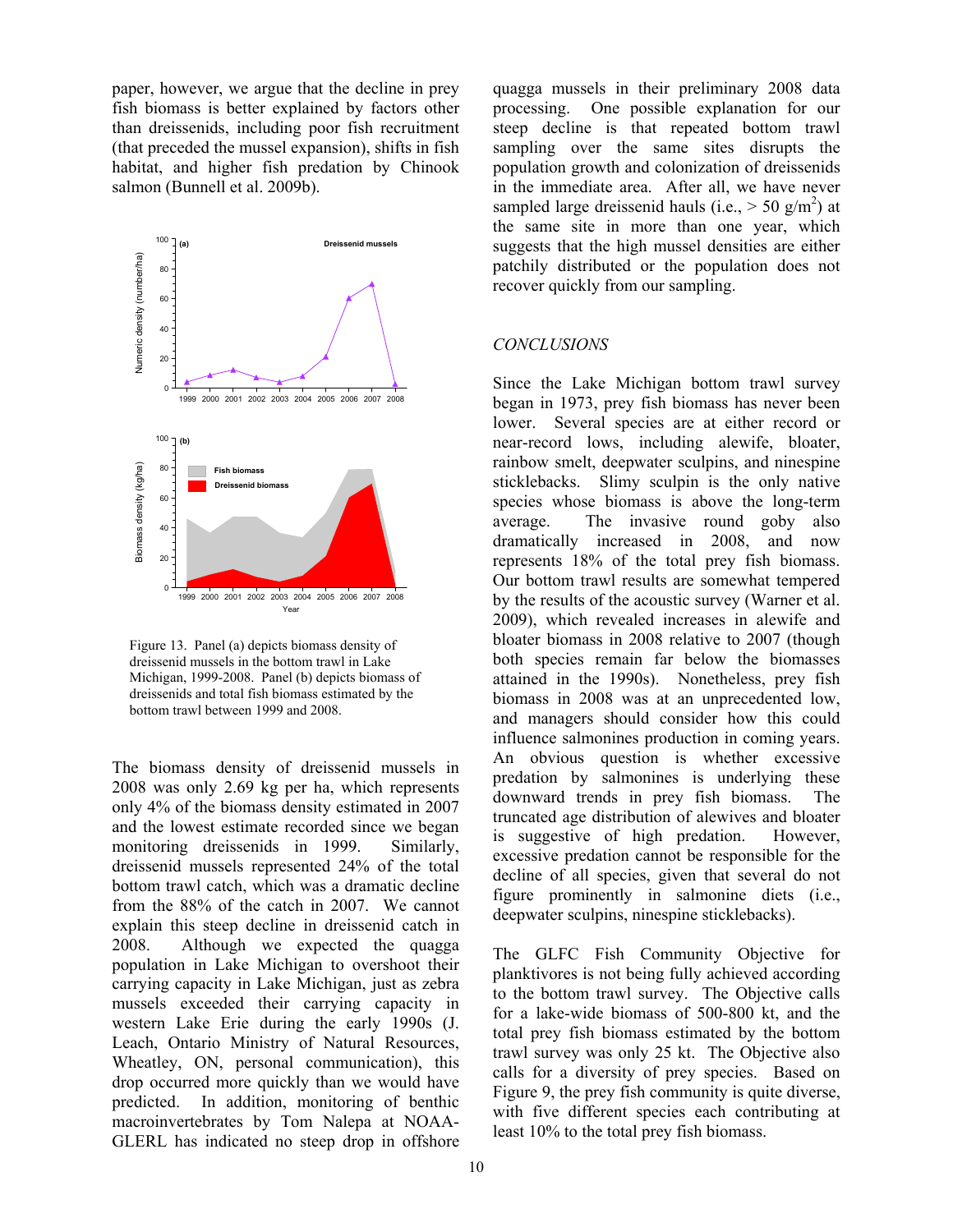#### *REFERENCES*

Argyle, R. L., G. W. Fleischer, G. L. Curtis, J. V. Adams, and R. G. Stickel. 1998. An Integrated Acoustic and Trawl Based Prey Fish Assessment Strategy for Lake Michigan. A report to the Illinois Department of Natural Resources, Indiana Department of Natural Resources, Michigan Department of Natural Resources, and Wisconsin Department of Natural Resources. U. S. Geological Survey, Biological Resources Division, Great Lakes Science Center, 1451 Green Road, Ann Arbor, MI USA.

Belonger, B. B. T. Eggold, P. Hirethota, S. Hogler, B. Horns, T. Kroeff, T. Lychwick, S. Marcquenski, P. Peters, S. Surendonk, and M. Toneys. 1998. Lake Michigan Management Reports, Wisconsin Department of Natural Resources. Lake Michigan Committee Meetings, Great Lakes Fishery Commission, Thunder Bay, Ontario, March 16-17, 1998.

Brown, E. H., Jr., and R. M. Stedman. 1995. Status of forage fish stocks in Lake Michigan, 1994. Pages 81-88 in Minutes of Great Lakes Fishery Commission, Lake Michigan Committee Meeting, Milwaukee, Wisconsin, March 29-30, 1995.

Bunnell, D. B., C. P. Madenjian, and T. E. Croley II. 2006a. Long-term trends of bloater recruitment in Lake Michigan: evidence for the effect of sex ratio. Can. J. Fish. Aquat. Sci. 63:832-844.

Bunnell, D. B., C. P. Madenjian, and R. M. Claramunt. 2006b. Long-term changes of the Lake Michigan fish community following the reduction of exotic alewife (*Alosa pseudoharengus*). Can. J. Fish. Aquat. Sci. 63: 2434-2446.

Bunnell D. B., S. R. David, and C. P. Madenjian. 2009a. Decline in bloater fecundity in Southern Lake Michigan after decline of *Diporeia*. J. Great Lakes Res doi:10.1016/j.jglr.2008.11.001

Bunnell, D. B., C. P. Madenjian, J. D. Holuszko, J. V. Adams, and J. R. P. French III. 2009b. Expansion of *Dreissena* into offshore waters of Lake Michigan and potential impacts on fish populations. J. Great Lakes Res. doi.10.1016/j.jglr.2008.10.002

Clapp, D. F., P. J. Schneeberger, D. J. Jude, G. Madison, and C. Pistis. 2001. Monitoring round goby (*Neogobius melanostomus*) population expansion in eastern and northern Lake Michigan. J. Great Lakes Res. 27:335-341.

Eck, G. W., and L. Wells. 1987. Recent changes in Lake Michigan's fish community and their probable causes, with emphasis on the role of the alewife *Alosa pseudoharengus* . Can. J. Fish. Aquat. Sci. 44(Suppl. 2): 53-50.

Elliott, R. F. 1993. Feeding habits of chinook salmon in eastern Lake Michigan. M. S. Thesis, Michigan State University, East Lansing, MI. 108 pp.

Elliott, R. F., and eight coauthors. 1996. Conducting diet studies of Lake Michigan piscivores- a protocol. U.S. Fish and Wildlife Service, Fishery Resources Office, Report 96-2, Green Bay, Wisconsin.

Eshenroder, R. L. and M. K. Burnham-Curtis. 1999. Species succession and sustainability of the Great Lakes fish community p. 145-184 in W. W. Taylor and C. P. Ferreri (ed) Great Lakes Fisheries Policy and Management: A Binational Perspective. Michigan State University Press, East Lansing, MI.

Fleischer, G. W., C. P. Madenjian, L. M. TeWinkel, T. J. DeSorcie, and J. D. Holuszko. 1999. *Status of Prey Fish Populations in Lake Michigan, 1998*. A report to the Great Lakes Fishery Commission, Lake Michigan Committee, Milwaukee, WI, March 25, 1999.

Fratt, T. W., D. W. Coble, F. Copes, and R. E. Brusewitz. 1997. Diet of burbot in Green Bay and western Lake Michigan with comparison to other waters. J. Great Lakes Res. 23:1-10.

Hatch, R. W., P. M. Haack, and E. H. Brown, Jr. 1981. Estimation of alewife biomass in Lake Michigan, 1967-1978. Trans. Am. Fish. Soc. 110:575-584.

Jude, D. J., F. J. Tesar, S. F. DeBoe, and T. J. Miller. 1987. Diet and selection of major prey species by Lake Michigan salmonines, 1973-1982. Trans. Am. Fish. Soc. 116:677-691.

Madenjian, C. P., T. J. DeSorcie, and R. M. Stedman. 1998. Ontogenic and spatial patterns in diet and growth of lake trout from Lake Michigan. Trans. Am. Fish. Soc. 127: 236- 252.

Madenjian, C. P., G. L. Fahnenstiel, T. H. Johengen, T. F. Nalepa, H. A. Vanderploeg, G. W. Fleischer, P. J. Schneeberger, D. M. Benjamin, E. B. Smith, J. R. Bence, E. S. Rutherford, D. S. Lavis, D. M. Robertson, D. J. Jude, and M. P. Ebener. 2002. Dynamics of the Lake Michigan food web, 1970-2000. Can. J. Fish. Aquat. Sci. 60:736-753.

Madenjian, C. P., J. D. Holuszko, and T. J. Desorcie. 2003. Growth and condition of alewives in Lake Michigan, 1998- 2001. Trans. Am. Fish. Soc. 132:1104-1116.

Madenjian, C. P., T. O. Höök, E. S. Rutherford, D. M. Mason, T. E. Croley II, E. B. Szalai, and J. R. Bence. 2005a. Recruitment variability of alewives in Lake Michigan. Trans. Am. Fish. Soc. 134:218-230.

Madenjian, C. P., D. W. Hondorp, T. J. Desorcie, and J. D. Holuszko. 2005b. Sculpin community dynamics in Lake Michigan. J. Great Lakes Res. 31:267-276.

Madenjian, C. P., R. O'Gorman, D. B. Bunnell, R. L. Argyle, E. F. Roseman, D. M. Warner, J. D. Stockwell, and M. A. Stapanian. Adverse effects of alewives on Laurentian Great Lakes fish communities. N. Am. J. Fish. Manage.

Madenjian, C. P., D. B. Bunnell, and O. T. Gorman. In review. Ninespine stickleback abundance in Lake Michigan increases after invasion of dreissenid mussels. Trans. Am. Fish. Soc. 28:263-282.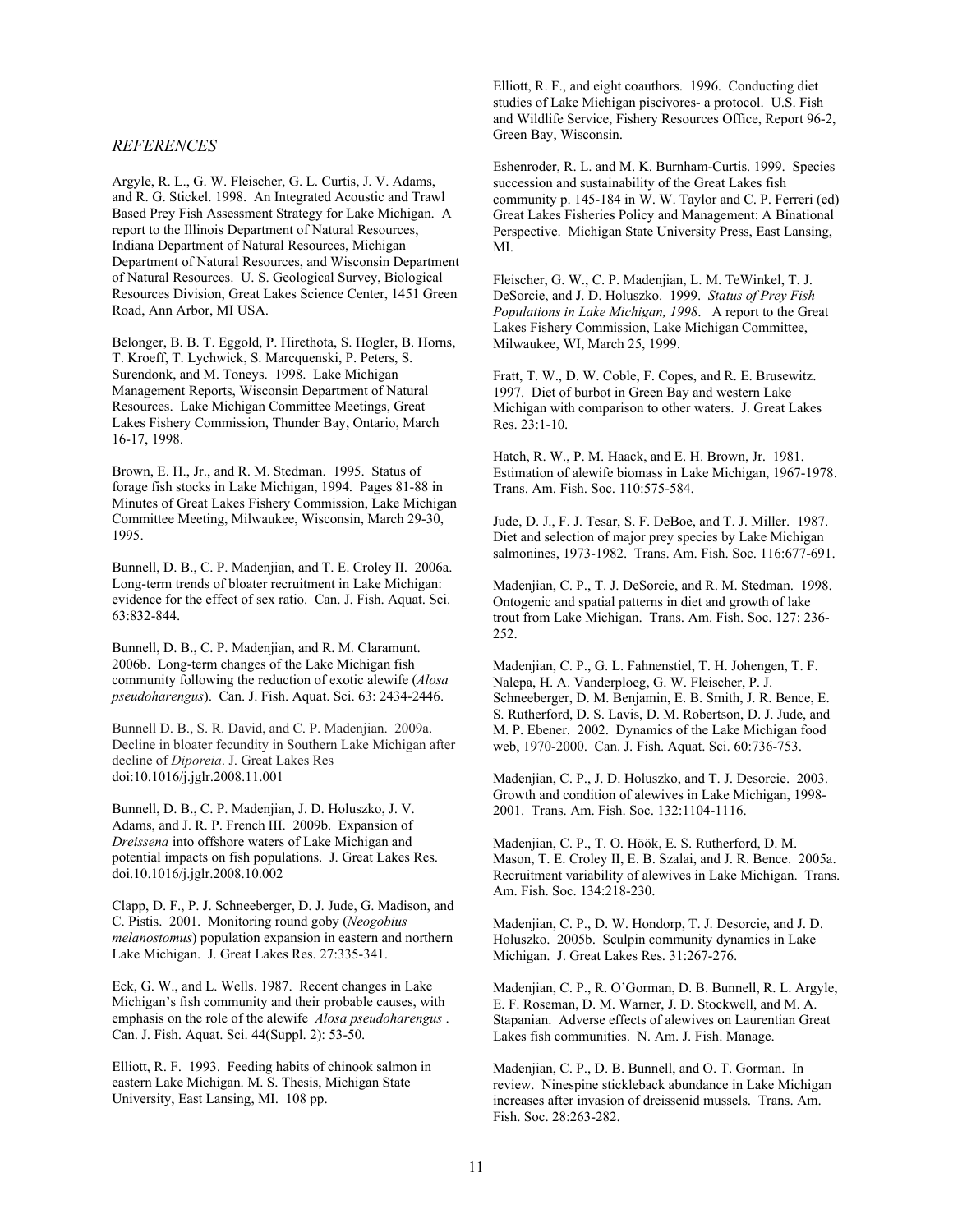Madenjian, C. P., and D. B. Bunnell. 2008. Depth distribution dynamics of the sculpin community in Lake Michigan. Trans. Am. Fish. Soc. 137:1346-1357.

Makauskas, D., and D. Clapp. 2000. Status of yellow perch in Lake Michigan and Yellow Perch Task Group progress report. In Minutes of 2000 Annual Meeting of the Lake Michigan Committee. Great Lakes Fishery Commission, Ann Arbor, Michigan.

Marsden, J. E. 1992. The zebra mussel invasion. Aquaticus 23(2) 19-27.

Nalepa, T. F., D. W. Schloesser, S. A. Pothoven, D. W. Horndorp, D. L. Fanslow, M. L. Tuchman, and G. W. Fleischer. 2001. First finding of the amphipod *Echinogammarus ischmus* and the mussel *Dreissena bugensis* in Lake Michigan. J. Great Lakes Res. 27:384-391.

Nalepa, T. F., D. L. Fanslow, A. J. Foley III, G. A. Lang, B. J. Eadie, and M. A. Quigley. 2006. Continued disappearance of the benthic amphipod *Diporeia* spp. in Lake Michigan: is there evidence for food limitation? Can. J. Fish. Aquat. Sci. 63:872-890.

Nalepa, T. F., D. L. Fanslow, G. A. Lang. 2008. Transformation of the offshore benthic community in Lake Michigan: recent shift from the native amphipod Diporeia spp. to the invasive mussel *Dreissena rostriformis bugensis*. Freshwater Biol. doi:10.1111/ 595j.1365-2427.2008.02123.x

Potter, R. L. and G. W. Fleischer. 1992. Reappearance of spoonhead sculpins (*Cottus ricei*) in Lake Michigan. J. Great Lakes Res. 18:755-758.

Rybicki, R.W. and D. F. Clapp. 1996. Diet of Chinook Salmon in Eastern Lake Michigan. Michigan Department of Natural Resources, Fisheries Technical Report, Ann Arbor, MI.

Smith, S. H. 1970. Species interactions of the alewife in the Great Lakes. Trans. Am. Fish. Soc. 99**:** 754-765.

Stedman, R. M., and Bowen, C. A. 1985. Introduction and spread of the threespine stickleback (*Gasterosteus aculeatus*) in lakes Huron and Michigan. J. Gt. Lakes Res. 11: 508-511.

Stewart, D. J., and M. Ibarra. 1991. Predation and production by salmonine fishes in Lake Michigan, 1978-88. Can. J. Fish. Aquat. Sci. 48:909-922.

Stewart, D. J., D. Weininger, D. V. Rottiers, and T. A. Edsall. 1983. An energetics model for lake trout, *Salvelinus namaycush*: application to the Lake Michigan population. Can. J. Fish. Aquat. Sci. 40:681-698.

Truemper, H. A., T. E. Lauer, T. S. McComish, and R. A. Edgell. 2006. Response of yellow perch diet to a changing forage base in southern Lake Michigan, 1984-2002. J. Great Lakes Res. 32:806-816.

Van Oosten, J., and H. J. Deason. 1938. The food of the lake trout (*Cristivomer namaycush*) and of the lawyer (*Lota maculosa*) of Lake Michigan. Trans. Am. Fish. Soc. 67:155- 177.

Warner, D. M., R. M. Claramunt, J. D. Holuszko, and T. J. Descorcie. 2009. *Status of Pelagic Prey Fishes and Pelagic Macroinvertebrates in Lake Michigan, 1992-2008* A report to the Great Lakes Fishery Commission, Lake Michigan Committee, Windsor, Ontario, March 26, 2009.

Warner, D. M., C. S. Kiley, R. M. Claramunt, and D. F. Clapp. 2008. The influence of alewife year-class strength on prey selection and abundance of age-1 Chinook salmon in Lake Michigan. Trans. Am. Fish. Soc. 137:1683-1700.

Wells, L. 1977. Changes in yellow perch (*Perca flavescens*) populations of Lake Michigan, 1954-75. J. Fish. Res. Board Can. 34:1821-1829.

Wells, L., and A. L. McLain. 1973. Lake Michigan: man's effects on native fish stocks and other biota. Great Lakes Fishery Commission. Technical Report 20. 56 p.